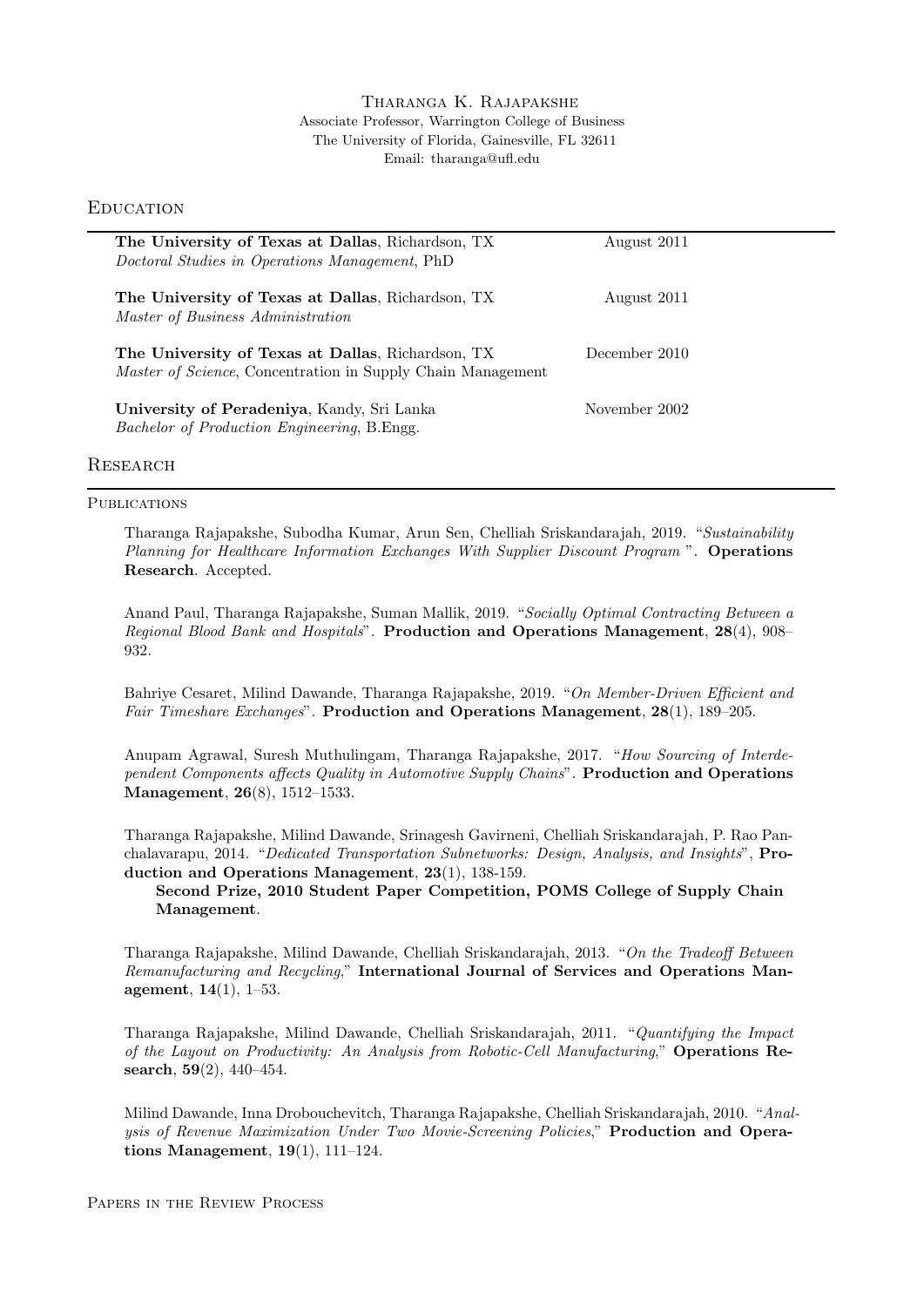Harish Guda, Tharanga Rajapakshe, Milind Dawande, Ganesh Janakiraman,"*Guaranteed Support Prices in Agriculture: Operational Decisions and Welfare Implications*". **Production and Operations Management**. Revising for 3rd round review.

#### Book Chapters

Martin K. Starr and Sushi Gupta, The Routledge Companion to Production and Operations Management, Chapter 14, Routledge, New York, 2017, 276–290

## **EMPLOYMENT**

**Associate Professor**, Information Systems and Operations Management, Warrington College of Business, The University of Florida, 2019-to date.

**Assistant Professor**, Information Systems and Operations Management, Warrington College of Business, The University of Florida, 2011-2019.

## Areas of Interest

**Research:** Socially Responsible Operations Management, Production/Service operations Management

**Teaching:** Operations Management, Supply Chain Management, Managerial Quantitative Analysis, Project Management, and Principles of Logistics/Transportation Systems

### Teaching Experience

**Instructor**, Managerial Quantitative Analysis I (Graduate Level), Fall 2018–To Date, Warrington College of Business, The University of Florida.

**Instructor**, Project Management (Graduate Level), Fall 2011–To Date, Warrington College of Business, The University of Florida.

**Instructor**, Principles of Logistics/Transportation Systems (Graduate Level), Fall 2011–To Date, Warrington College of Business, The University of Florida.

**Instructor**, International Operations and Logistics (Graduate Level), Spring 2013, 2012, Warrington College of Business, The University of Florida.

**Instructor**, Operations Management (Undergraduate Core) Spring 2011, Summer 2011, 2010,, School of Management, The University of Texas at Dallas.

**Teaching Assistant**, Fall 2006 – Fall 2011, School of Management, The University of Texas at Dallas

Undergraduate courses: Operations Management, Lean and Six Sigma Processes.

MS/MBA/PhD level courses: Operations Management, Discrete Models in Operations Research, Scheduling, Mathematics Refresher for MBAs.

**Teaching Assistant/Instructor**, Department of Engineering Mathematics, University of Peradeniya, Kandy, Sri Lanka, 2003.

#### **SERVICES**

## **Editorial Services**

Member, Editorial Review Board, POMS, 2014–prsesent.

Editor, International Journal of Integrated Supply Management, 2012– present.

#### **Services to Professional Organizations/Conferences**

Organizing committee member, POMS International Conference in Sri Lanka, 2018.

Track Chair, " Sustainability, CSR, and Humanitarian Operations", DSI Annual Meeting 2018.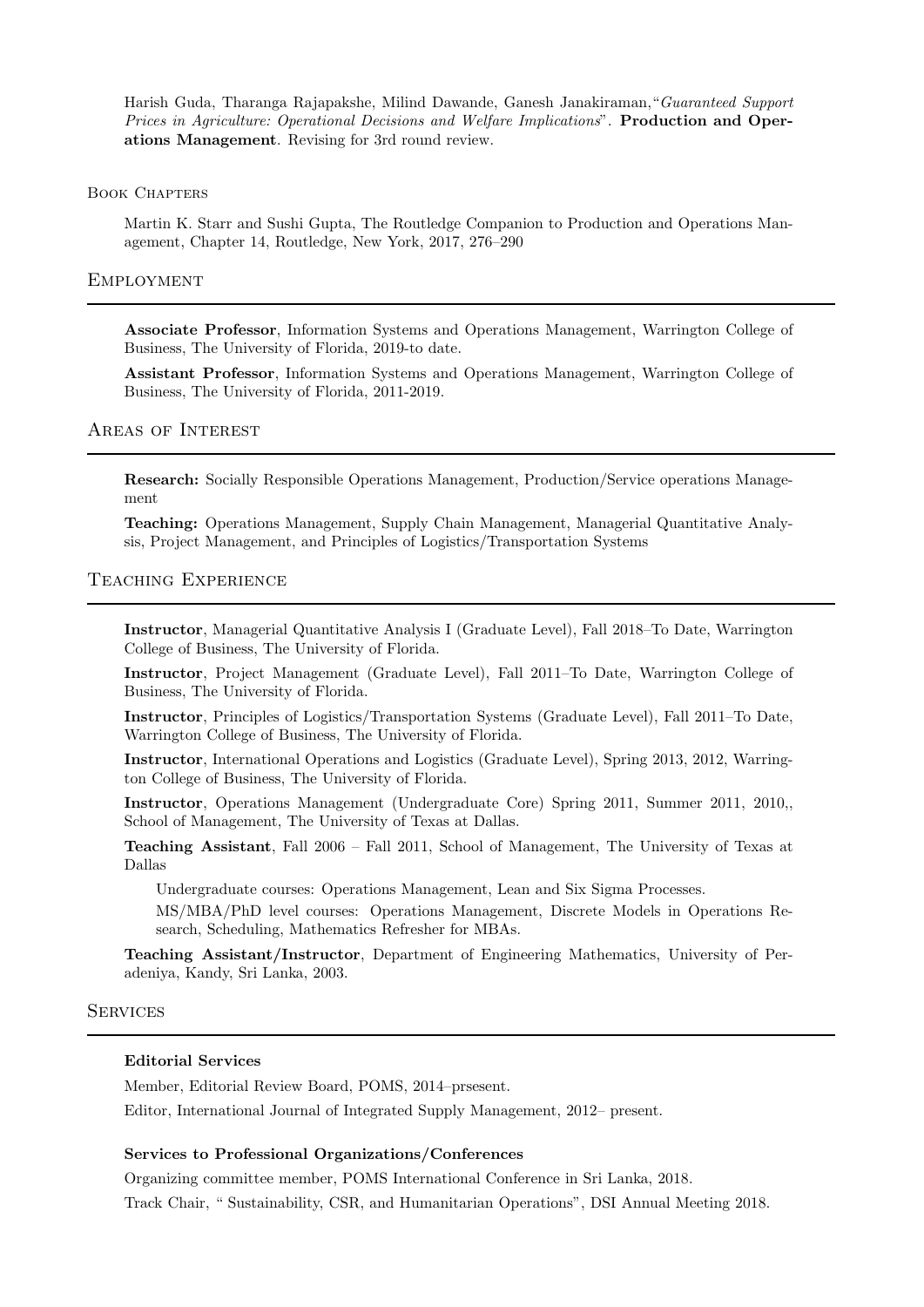Track Chair, " Scheduling and Logistics ", POMS Annual Meeting 2018.

Session Chair, POMS Annual Meeting, 2019, 2018, 2017, 2016, 2015, 2013, 2012.

Reviewer (voluntary), Student Paper Competition, 2018, 2017, 2015, 2014, 2012, POMS College of Supply Chain Management.

Session Chair, INFORMS Annual Meeting, 2017, 2015, 2012.

Reviewer (voluntary), EJOR Special Issue on Humanitarian Operations and Crisis Management 2017.

Track Chair, " Sustainable Operations Track", POMS Annual Meeting 2015.

VP of Meetings, 2014-2015, 2013-2014, POMS College of Humanitarian Logistics and Crisis Management

Committee member of "Institutionalizing POMS operations (IPO)", POMS, 2014.

Panelist, Doctoral Students' Consortium, 2014, DSI Annual Meeting.

Reviewer (voluntary), POMS Special Issue on Humanitarian Operations and Crisis Management 2012.

Reviewer (voluntary), Ph.D. Proposal Award 2012, POMS College of Sustainable Operations.

Ad-hoc Reviewer for MSOM, POMS, Interfaces, DSJ, IIE Transactions, JOS, EJOR, Omega, COR.

#### **Services to the Department/College/University**

Chair, Information Resources Committee, 2019–2020, Warrington College of Business, The University of Florida.

Convocation Marshall, University of Florida, 2018–2019, 2017–2018, 2012–2013.

Member, Information Resources Committee, 2018–2019, 2011 – 2012, Warrington College of Business, The University of Florida.

Organizer, ISOM Research Seminar Series, 2017–2018, 2013–2014, Warrington College of Business, The University of Florida.

Organizer, ISOM Annual Research Workshop, 2017, 2012, Warrington College of Business, The University of Florida.

Member, Selection Committee, ISOM Outstanding Graduate Student Award, 2016-2017, 2014-2015, 2012-2013.

Member, Teaching Committee, 2013–2014, 2012–2013, Warrington College of Business, The University of Florida.

Member, Faculty Advisory Committee, 2011-2012.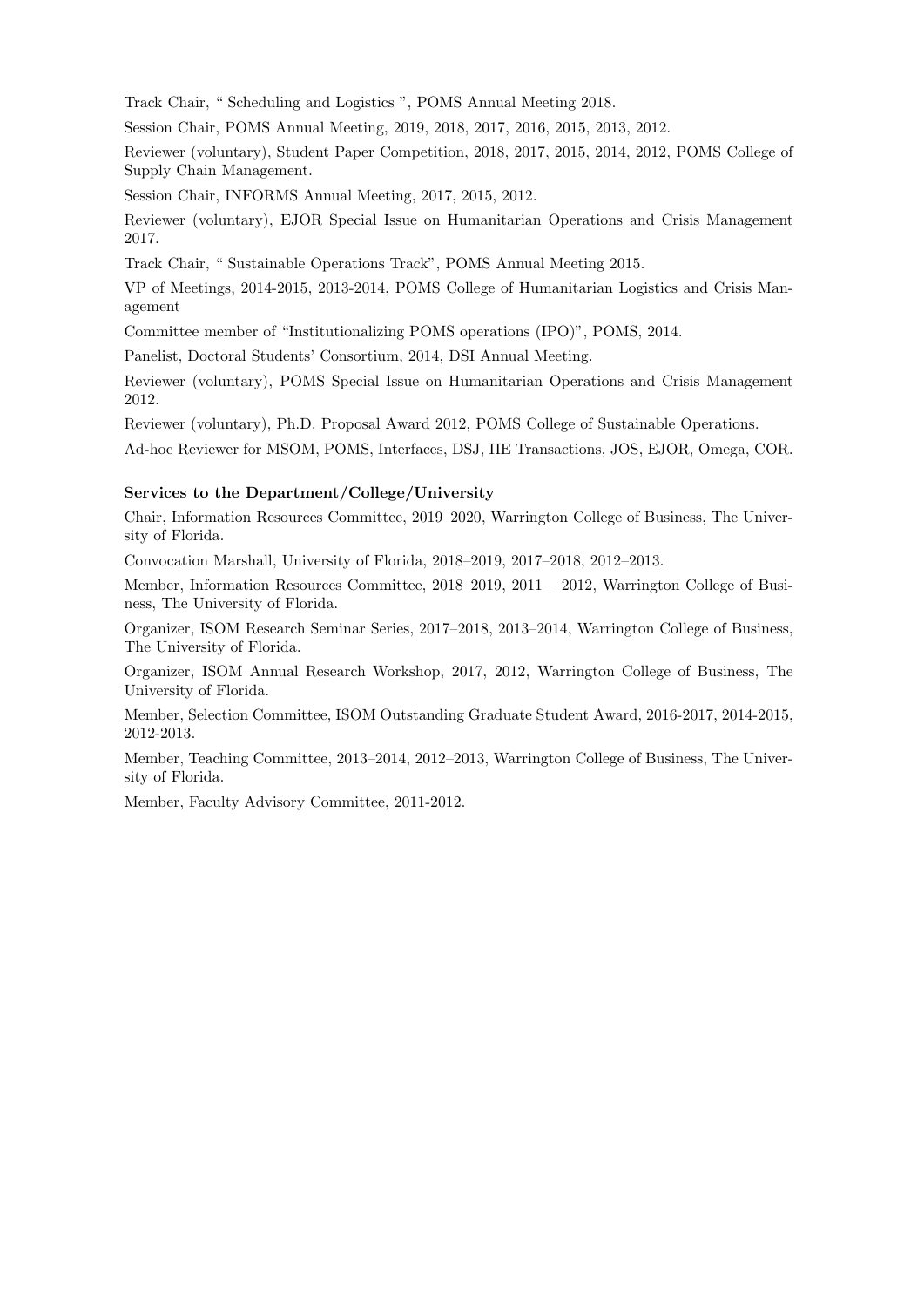# CONFERENCE PRESENTATIONS

2019 May POMS Annual Meeting, *Socially Optimal Contracting Between a Regional Blood Bank and Hospitals* 2018 Dec POMS International Meeting in Sri Lanka, *How Sourcing of Interdependent Components Affects Quality in Automotive Supply Chains* 2018 Nov INFORMS Annual Meeting (Invited Session), *Sustainability Planning for Healthcare Information Exchanges With Supplier Discount Program* 2017 Oct INFORMS Annual Meeting (Invited Session), *Guaranteed Support Prices in Agriculture: Operational Decisions and Welfare Implications* 2017 May POMS Annual Meeting (Invited Session), *Sustainability Planning for Healthcare Information Exchanges With Supplier Discount Program* 2016 May POMS Annual Meeting (Invited Session), *Sustainability Planning for Healthcare Information Exchanges With Supplier Discount Program* 2015 Oct INFORMS Annual Meeting (Invited Session), *Sustainability Planning for Healthcare Information Exchanges With Supplier Discount Program* 2015 May POMS Annual Meeting (Invited Session), *Socially Optimal Contracting Between a Regional Blood Bank and Hospitals* 2014 May POMS Annual Meeting (Invited Session), *Fee and benefits decisions for a Healthcare network Service provider* 2013 May POMS Annual Meeting (Invited Session), *Designing Dedicated Transportation Subnetworks: Deadheading vs. Lane-Sharing* 2012 Oct INFORMS Annual Meeting (Invited Session), *Understanding the Operational Impact of Minimum Support Prices in Agriculture* 2012 Apr POMS Annual Meeting (Invited Session), *Understanding the Operational Impact of Minimum Support Prices in Agriculture* 2012 Feb INFORMS Optimization Society Meeting (Invited Session), *Designing Dedicated Transportation Subnetworks: Deadheading vs. Lane-Sharing* 2011 Nov INFORMS Annual Meeting (Invited Session), *Quantifying the Impact of the Layout on Productivity: An Analysis from Robotic-Cell Manufacturing* 2011 May POMS Annual Meeting (Invited Session), *Analysis of Revenue Maximization Under Two Movie-Screening Policies* 2011 May POMS Annual Meeting (Invited Session), *Quantifying the Impact of the Layout on Productivity: An Analysis from Robotic-Cell Manufacturing* 2010 Nov DSI Annual Meeting (New Talent Showcase), *Designing Dedicated Transportation Subnetworks: Deadheading vs. Lane-Sharing* 2010 Nov INFORMS Annual Meeting (Invited Session), *On the Tradeoff between Remanufacturing and Recycling* 2010 May POMS Annual Meeting (Invited Session), *Designing Dedicated Transportation Subnetworks: Deadheading vs. Lane-Sharing* 2009 Oct INFORMS Annual Meeting (Invited Session), *Quantifying the Impact of the Layout on Productivity: An Analysis from Robotic-Cell Manufacturing* 2008 Oct INFORMS Annual Meeting (Invited Session), *Analysis of Revenue Maximization Under Two Movie-Screening Policies* 2008 Apr INFORMS Regional Conference, *Quantifying the Impact of the Layout on Productivity: An Analysis from Robotic-Cell Manufacturing*

INVITED TALKS

*On the Tradeoff between Remanufacturing and Recycling (2010-2011):*

St Antonio Chapter of American Statistical Association, The University of Florida, The Clemson University, The University of Pittsburgh, The Rutgers University, The Purdue University, The Northeastern Illinois University, The University of Kansas, The George Washington University, The Cleveland State University, The Indiana University (Workshop on New Product Development, Innovation, and Sustainability).

*Sustainability Planning for Healthcare Information Exchanges With Supplier Discount Program*,